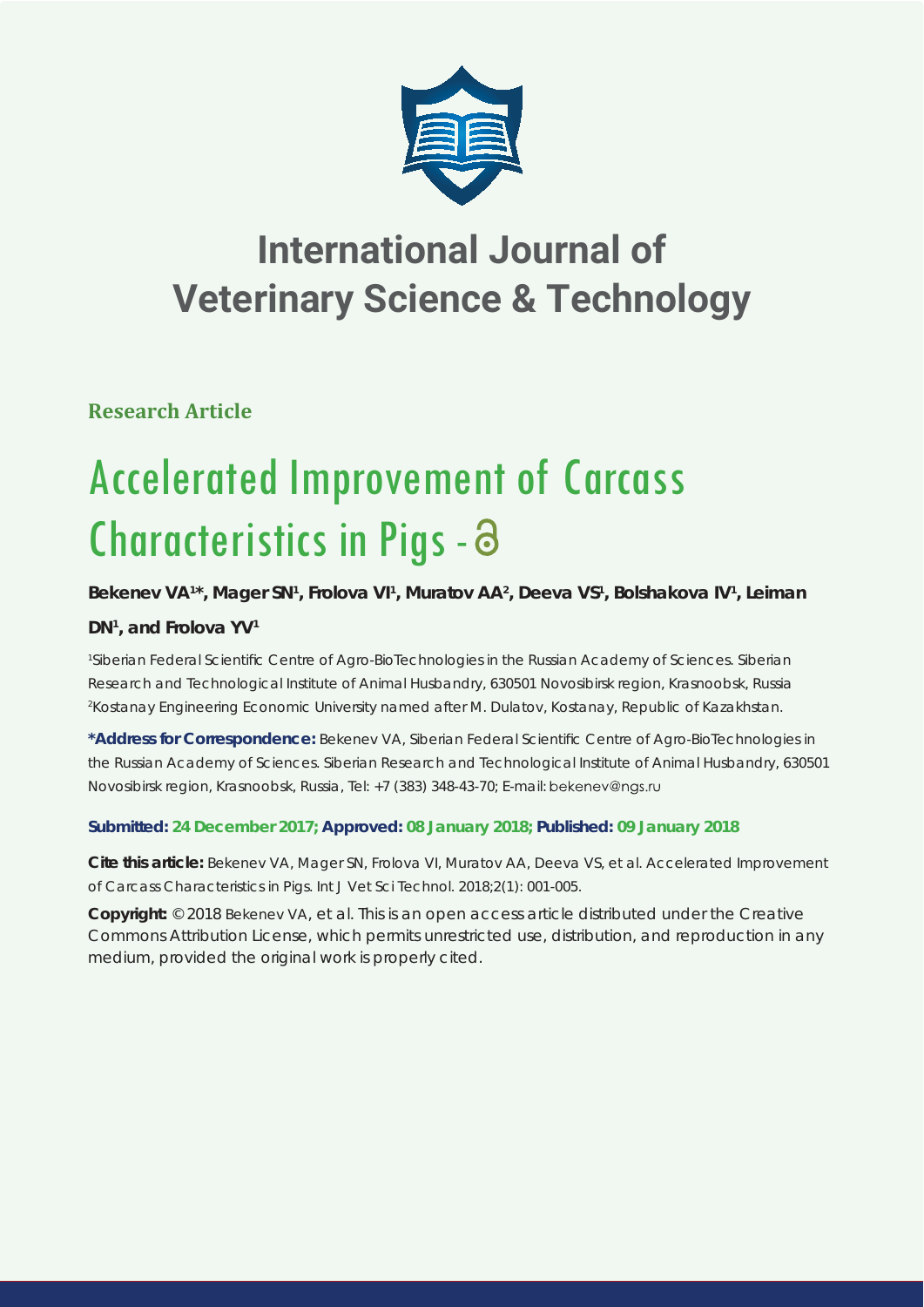#### **Abstract**

Three experiments were carried out to improve the characteristics of the production of Large White pigs (LW) meat, selected in Russia, according to various variants of crossing with the breed of Yorkshire (Y) and the Landrace (L).The experiments did not reveal a significant difference between the groups in the characteristics of reproduction. The growth rates of piglets of two breeds (LW x Y) were slightly higher than in purebreds (*P* < 0.05).In 2-breed pigs, the back fat thickness at a body weight of 100 kg was 26.3 mm compared to 30.7 mm for purebred pigs (*P* < 0.001), and the area of the muscular eye was 45.1 cm² and 30.6 cm², respectively (*P* < 0.001). As for hybrids of three- breeds (LW x Y) x L, the age of 100 kg of body weight was less by 12.5 days (*P* < 0.01), and the back fat thickness was 11, 4 mm less ( $P < 0.001$ ) compared with the control group. In the replacement pigs obtained as a result of absorbent crossing (LW x Y) x Y, the back fat thickness 19.2 mm, which was higher than that of pure-bred Y pigs (13.0 mm) (*P* < 0.001), but thinner than LW of 7.6 mm. Absorbing crossing with the Y breed to the level of the 3rd generation allowed to obtain genotypes with a back fat thickness of 9-10 mm less in the gilts than in the LW breed. The fastest growing pigs had the highest rate of ЕАЕ blood system's edg/edf genotype (*Р* < 0.05), but at the same time this genotype is characteristic of the pigs with high back fat thickness (*Р*< 0.05). The experimental data show that to improve the quality of carcasses of pigs of LW of the breed of Russian breeding, it is possible to use different variants of their crossing with boars of the Y breed of Canadian breeding.

**Keywords**: Breed; Crossing; Pigs; Fattening; Carcass Traits; Back Fat; Erythrocyte Antigen.

#### **INTRODUCTION**

The most popular swine breed in Russia and Kazakhstan is Large White (LW) imported from England about 100 years ago [1-4]. Animals of this breed are well adapted to the cold climate of these regions. The new genotypes of this breed in Russia are just as good as the best breeds in the world for reproductive and fattening characteristics.

However, their meat qualities are significantly lower than in modern foreign breeds, which is due to the long selection for high fat content at the carcass in cold climate, which contributes to better animal adaptation.

To quickly improve the characteristics of the carcasses, sows of this breed were crossed from the imported Yorkshire (Y) breed pigs imported into Russia in 2001 from Canada, which were selected under similar climatic conditions, and which showed excellent signs of carcasses [5]. According to the available data, the age of 100 kg of body weight of this breed in another region of Russia was 176 days, the average daily gain during the fattening period is 813 g, the thickness of the back fat thickness is 16.2 mm, the length of the carcass length, is 97 cm, the area of the eye muscle area is  $48.9 \text{ cm}^2$ , the weight of the rear ham is 12.3 kg. Animals of this breed showed high intensity of fattening and improvement of carcass characteristics when crossing with other breeds [6].

The purpose of this work was to develop ways to improve the characteristics of the carcass of LW breed of Russian breeding, mainly reducing the back fat thickness, through the rational use of the genetic potential of different breeds. More specifically, the research task was to determine the characteristics of reproduction, fattening and carcass of pigs obtained as a result of various variants of crossing the breed of pigs of the Novosibirsk genotype (micro breed) with animals of the Canadian Y breed, in industrial conditions in Siberia.

#### **MATERIALS AND METHODS**

#### **Research involved several experiments**

Experiment 1: Two groups consisting of randomly selected 50 LW breed sows of Novosibirsk type were used for the experiment. Sows of the first (control) group were fertilized (artificially inseminated) with the sperm of boars of the same breed, whereas sows of the second group were fertilized with the sperm of Canada bred Y boars, several generations of which had been grown in Russia (Tables 1,2).

Experiment 2: In this experiment group I was the control group. The Large White sows of this group were impregnated with the sperm of the same breed swines. In this experiment, group I was the control group, in which the sows LW of the breed was inseminated with the sperm of boars of the same breed. The LW sows of the group II were fertilized with the sperm of Canada bred Yorkshire swines (Hypor company). Thus, two-breed hybrids were obtained. In the group III purebred LW sows were fertilized with the sperm of two-breed boars (LW x Y), while in the group IV two-breed sows were fertilized with the sperm of LW boars. In the group V two-breed hybrid sows were

| <b>Table 1:</b> Reproduction characteristics of the Large White sows in the case of pure breeding and crossing with Yorkshire boars (Experiment 1). |                       |                                |                                           |                                            |                   |                      |                               |  |  |
|-----------------------------------------------------------------------------------------------------------------------------------------------------|-----------------------|--------------------------------|-------------------------------------------|--------------------------------------------|-------------------|----------------------|-------------------------------|--|--|
| Group                                                                                                                                               | Numbers born<br>alive | Litter weight at<br>farrow, kg | Number of piglets at<br>day <sub>21</sub> | Weight of all<br>piglets at 21<br>days, kg | At day 30         |                      |                               |  |  |
|                                                                                                                                                     |                       |                                |                                           |                                            | number of piglets | litter weight,<br>kg | body weight of<br>piglets, kg |  |  |
| l - control<br>LW x LW                                                                                                                              | $10.0 \pm 0.38$       | $13.8 \pm 0.48$                | $9.9 \pm 0.16$                            | $60.9 \pm 0.87$                            | $9.8 \pm 0.16$    | $80.5 \pm 1.38$      | $8.2 \pm 0.12$                |  |  |
| $2 - LW \times Y$                                                                                                                                   | $10.0 \pm 0.36$       | $13.7 \pm 0.51$                | $9.8 \pm 0.16$                            | $58.4 \pm 0.97$                            | $9.7 \pm 0.15$    | $79.6 \pm 1.90$      | $8.2 \pm 0.17$                |  |  |

| <b>Table 2:</b> Fattening and carcass traits of the purebred and hybrid young pigs (Experiment 1). |    |                       |                                       |                       |                                    |                                                  |                               |  |  |
|----------------------------------------------------------------------------------------------------|----|-----------------------|---------------------------------------|-----------------------|------------------------------------|--------------------------------------------------|-------------------------------|--|--|
| Group                                                                                              | n. | Average daily gain, g | Age at 100 kg<br>body weight,<br>days | At 100 kg body weight |                                    |                                                  |                               |  |  |
|                                                                                                    |    |                       |                                       | carcass weight,<br>kg | carcass length,<br>cm <sub>2</sub> | back fat thickness at 6-7<br>dorsal vertebra, mm | weight of the rear<br>ham, kg |  |  |
| - control<br>LW x LW                                                                               | 19 | $819 \pm 10.6$        | $169.2 \pm 1.37$                      | $69.6 \pm 0.32$       | $95.3 \pm 0.48$                    | $30.7 \pm 0.11$                                  | $11.0 \pm 0.03$               |  |  |
| $2 - LW \times Y$                                                                                  | 23 | $830 \pm 14.6$        | $166.9 \pm 2.34$                      | $70.3 \pm 0.31$       | $95.8 \pm 0.44$                    | $26.3 \pm 0.07***$                               | $11.3 \pm 0.06$               |  |  |
| $Difforoneo$ is significant when $***D < 0.001$                                                    |    |                       |                                       |                       |                                    |                                                  |                               |  |  |

Difference is significant, when \*\*\**P* < 0,001.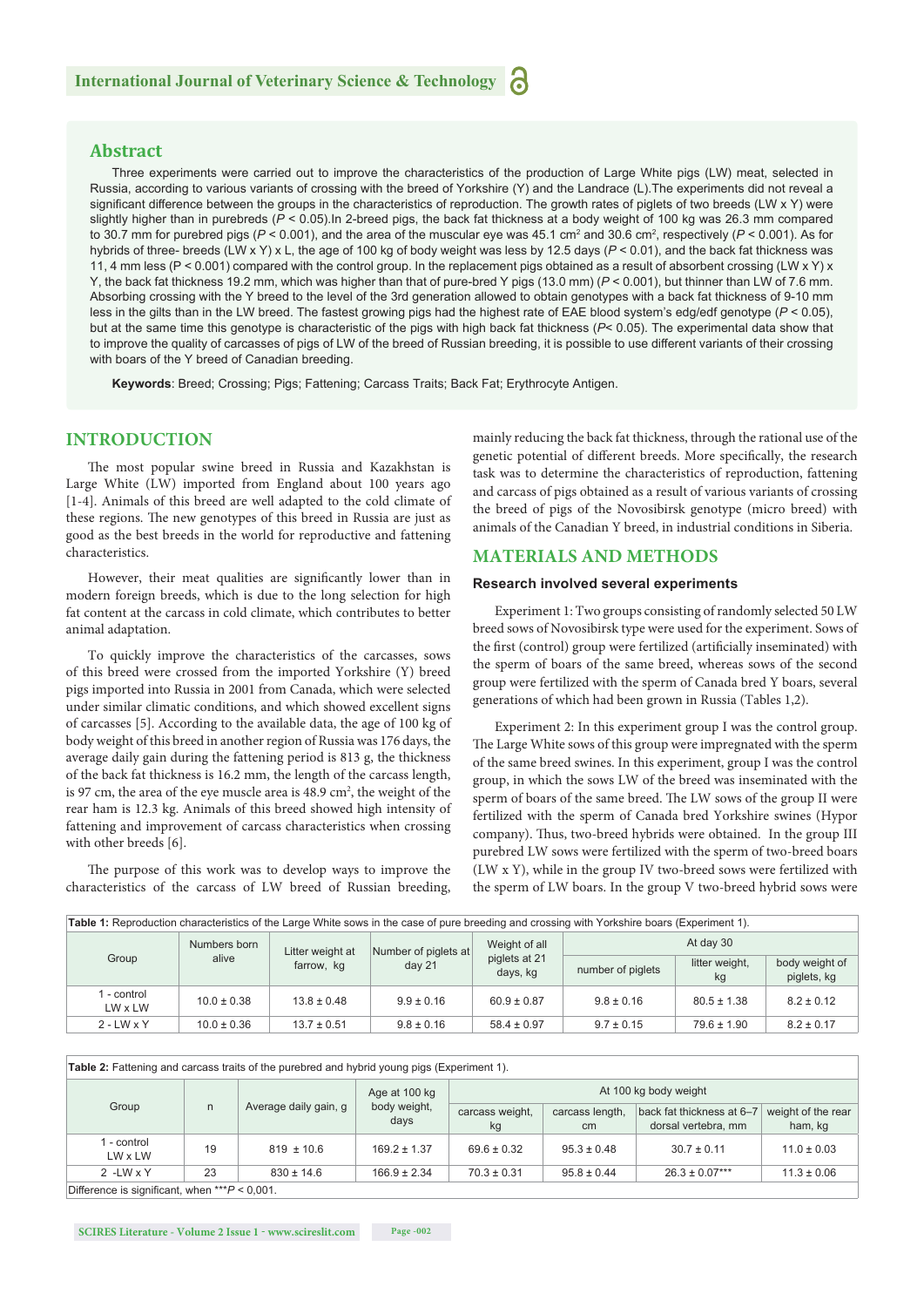fertilized with the sperm of two-breed boars, i.e. carried out pure breeding. Group VI was used to assess the efficiency of three-breed crossing, where Landrace (L) swines were used as the final breed (Tables 3,4).

Experiment 3: This experiment was carried out according to a scheme similar to that of experiment 2 with the introduction of a second control group II, in which the Y sows were fertilized with the sperm of the same wild boars, whereas in group IV two-breed sows were fertilized with the boar Y sperm, i.e, absorbent crossing was performed (Tables 5). Group V shows (Tables 6) the growth and development of replacement gilts of the third generation  $(F_3)$ absorbent crossing for the breed Y, in group VI - the reproductive crossing. The duration of fattening of pigs of different genotypes was 91-113 days, rearing of replacement gilts -104-118 days.

After farrow sows and young pigs were kept in the separate sections on slatted plastic floors of the farrowing pen. Then they were kept in the sections of weaning and fattening equipped with the system of automatic microclimate control, self-feeders, batch system of dung removal. At the age of 30 days young pigs were weaned and immediately transferred to the weaning group. At the age of 90 days young pigs of the control and experimental groups were transferred to the fattening group, where they were fed until their body weights were 100 kg. Experimental animals from various groups were fed similarly, using feeds produced industrially on the basis of appropriate recipes, balanced in accordance with the main nutrients. Housing conditions of all experimental animals were similar. Genetic structure of the animals from different groups was determined using approved methods of analysis of swines' blood types [7]. Digital data were processed on the basis of the standard practice [8,9] using Excel computer program for calculation of breeding and genetic parameters. Statistical analysis of the results was performed by a parametric method (t-Student tests) using the «Microsoft Excel» и «Statistica», 10.0 for Windows (StatSoft, Inc., USA).

#### **RESULTS AND DISCUSSION**

Experiment 1: Has shown that reproduction characteristics (according to the first farrow) of the LW sows were approximately on the same level as in Canada both in the case of pure breeding and in the case of crossing with Y boars under industrial conditions. Numbers born alive of Canada bred Y sows in the case of pure breeding is 9.6-10.6 numbers born alive [10], while numbers born alive of the сrossbred Y-L sows is 10.2-10.9 numbers born alive per farrow [11].

There has been no significant difference between control and experimental animals in the terms of research parameters. The number of emergency farrows in the control group was 13%, while in the control group it was 14%, viability of piglets was 98% and 97%, respectively (Table 1). Crossing did not result in improvement of reproduction characteristics of the LW pigs of Novosibirsk type

| Table 3: Reproduction characteristics of Large White sows in the case of pure breeding and crossing with Yorkshire and Landrace boars (Experiment 2). |    |                 |                                                  |                                   |                       |                      |                               |  |
|-------------------------------------------------------------------------------------------------------------------------------------------------------|----|-----------------|--------------------------------------------------|-----------------------------------|-----------------------|----------------------|-------------------------------|--|
|                                                                                                                                                       |    |                 | Numbers born alive Litter weight at birth,<br>kg | Weight of piglets<br>at birth, kg | At 30 days            |                      |                               |  |
| Group                                                                                                                                                 | n  |                 |                                                  |                                   | number of<br>piglets, | litter weight,<br>kg | body weight of<br>piglets, kg |  |
| $I$ – control (LW x LW)                                                                                                                               | 10 | $10.3 \pm 0.4$  | $12.8 \pm 0.55$                                  | $1.24 \pm 0.02$                   | $9.6 \pm 0.16$        | $76 \pm 2.6$         | $7.9 \pm 0.3$                 |  |
| $II - LW \times Y$                                                                                                                                    | 10 | $10.1 \pm 0.4$  | $12.5 \pm 0.6$                                   | $1.23 \pm 0.02$                   | $9.6 \pm 0.3$         | $83.6 \pm 3.6$       | $8.7* \pm 0.2$                |  |
| $III - LW \times (LW \times Y)$                                                                                                                       | 10 | $10.2 \pm 0.53$ | $12.9 \pm 0.84$                                  | $1.22 \pm 0.02$                   | $9.5 \pm 0.17$        | $76.2 \pm 2.85$      | $8.0 \pm 0.19$                |  |
| $IV - (LWxY)$ x LW                                                                                                                                    | 10 | $10.6 \pm 0.52$ | $12.4 \pm 0.67$                                  | $1.17 \pm 0.01$                   | $9.8 \pm 0.2$         | $78.7 \pm 3.16$      | $8.1 \pm 0.3$                 |  |
| $V - (LWxY) x (LWxY)$                                                                                                                                 | 10 | $10.8 \pm 0.57$ | $12.7 \pm 0.73$                                  | $1.17 \pm 1.01$                   | $9.6 \pm 0.4$         | $75.93 \pm 3.76$     | $7.9 \pm 0.23$                |  |
| $VI - (LWXY) \times L$                                                                                                                                | 10 | $11.1 \pm 0.77$ | $13.5 \pm 0.92$                                  | $1.21 \pm 1.01$                   | $9.7 \pm 0.33$        | $74.5 \pm 3.55$      | $7.7 \pm 0.23$                |  |
| - difference compared to control is significant, when $P < 0.05$ .                                                                                    |    |                 |                                                  |                                   |                       |                      |                               |  |

| Table 4: Fattening and carcass traits of the purebred and hybrid young pigs (Experiment 2).                           |    |                             |                                    |                       |                       |                                                     |                                  |                                   |  |
|-----------------------------------------------------------------------------------------------------------------------|----|-----------------------------|------------------------------------|-----------------------|-----------------------|-----------------------------------------------------|----------------------------------|-----------------------------------|--|
|                                                                                                                       |    | Average daily<br>gain,<br>g | Age at 100 kg<br>body weight, days | At 100 kg body weight |                       |                                                     |                                  |                                   |  |
| Group                                                                                                                 | n  |                             |                                    | carcass weight,<br>kg | carcass length,<br>cm | back fat thickness<br>at 6-7 dorsal<br>vertebra, mm | weight<br>of the rear<br>ham, kg | eye muscle area,<br>$\text{cm}^2$ |  |
| I-control<br>(LWxLW)                                                                                                  | 18 | $728 \pm 16.71$             | $173.4 \pm 3.11$                   | $68.8 \pm 0.40$       | $95.0 \pm 0.37$       | $35.0 \pm 1.27$                                     | $10.5 \pm 0.10$                  | $30.6 \pm 3.08$                   |  |
| $   -$<br>(LWxY)                                                                                                      | 20 | $751 \pm 8.70$              | $169.2 \pm 1.49$                   | $69.56 \pm 0.42$      | $97.0 \pm 0.46**$     | $26.5 \pm 1.29***$                                  | $10.6 \pm 0.08$                  | $45.1 \pm 1.18***$                |  |
| $III -$<br>LWx (LWxY)                                                                                                 | 10 | $737 \pm 14.09$             | $173.2 \pm 1.58$                   | $69.43 \pm 0.93$      | $95.6 \pm 0.63$       | $23.5 \pm 0.89***$                                  | $10.8 \pm 0.09$                  | $42.9 \pm 1.58**$                 |  |
| $IV - (LWxY) \times LW$                                                                                               | 12 | $682 \pm 16.64$             | $183.1 \pm 3.21$                   | $67.6 \pm 0.33$       | $95.30 \pm 0.46$      | $29.9 \pm 0.85$                                     | $10.5 \pm 0.07$                  | ٠                                 |  |
| $V - (LWxY) x$<br>(LWxY)                                                                                              | 10 | $696 \pm 19.81$             | $178.5 \pm 3.66$                   | $68.21 \pm 0.64$      | $95.24 \pm 0.38$      | $28.0 \pm 1.15$                                     | $10.6 \pm 0.08$                  |                                   |  |
| $VI - (LWXY) \times L$                                                                                                | 17 | $789 \pm 9.15***$           | $160.9 \pm 1.62**$                 | $69.3 \pm 0.50$       | $96.6 \pm 0.27**$     | $23.6 \pm 0.51***$                                  | $10.8 \pm 0.13$                  | $41.8 \pm 3.00*$                  |  |
| Difference compared to control group is significant, provided that:<br>$* P < 0.05$ ; ** $P < 0.01$ ; *** $P < 0.001$ |    |                             |                                    |                       |                       |                                                     |                                  |                                   |  |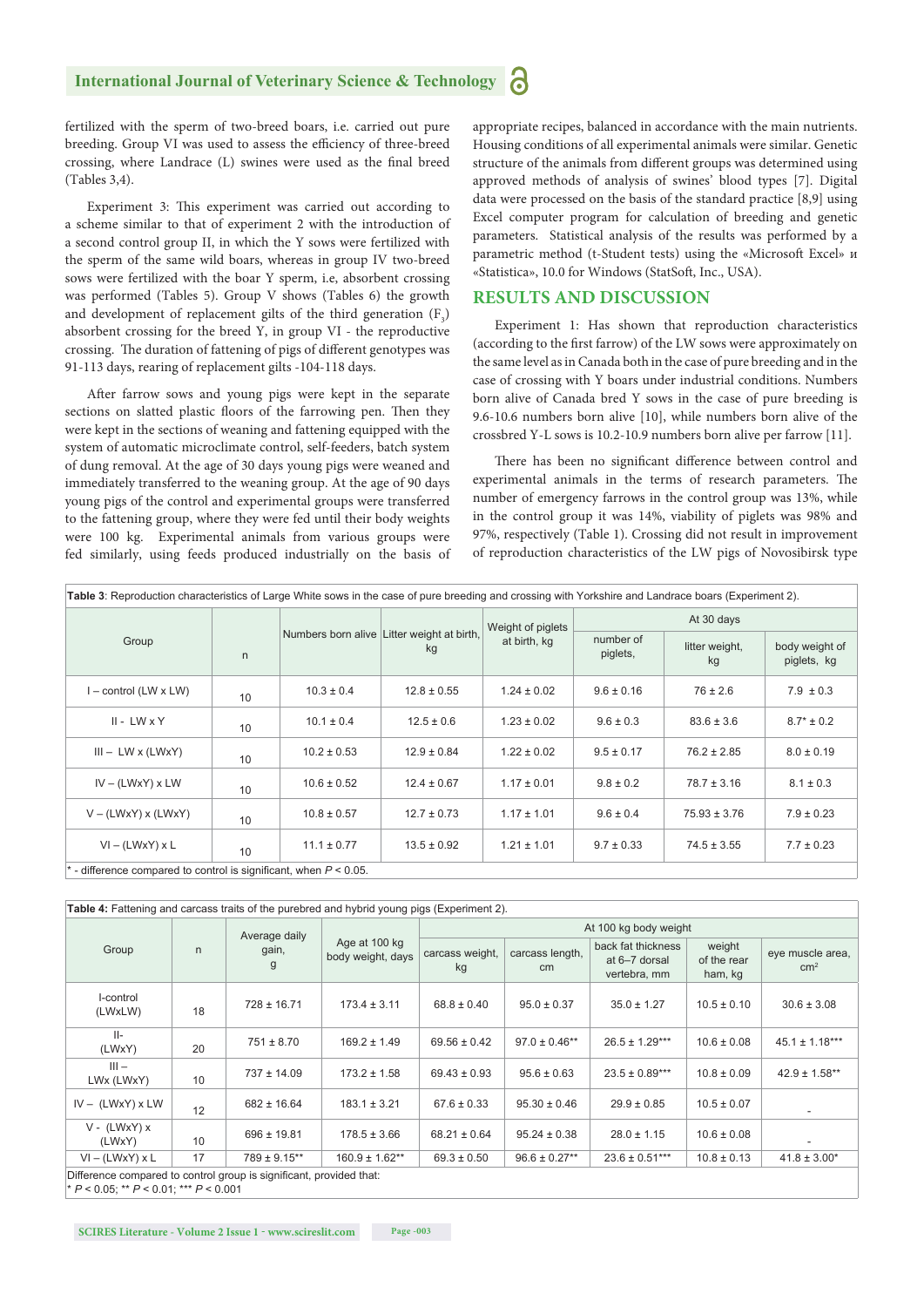**International Journal of Veterinary Science & Technology**

**Table 5:** Reproduction characteristics of Large White sows and Yorkshire sows in the case of pure breeding and crossing (Experiment 3).

|                                                                                          | n. | Numbers born alive | Litter weight at<br>farrow, kg | At 30 days        |                   |                            |  |
|------------------------------------------------------------------------------------------|----|--------------------|--------------------------------|-------------------|-------------------|----------------------------|--|
| Group                                                                                    |    |                    |                                | number of piglets | litter weight, kg | body weight of piglets, kg |  |
| l – control (LWxLW)                                                                      | 6  | $12.5 \pm 0.92$    | $16.9 \pm 1.05$                | $10.3 \pm 0.21$   | $81.0 \pm 2.01$   | $7.8 \pm 0.17$             |  |
| $II - (LWXY)$                                                                            | 27 | $11.2 \pm 0.20$    | $13.7 \pm 0.35$                | $10.3 \pm 0.13$   | $84.2 \pm 1.84$   | $8.19 \pm 0.17$            |  |
| $III - LW \times (LW \times Y)$                                                          | 14 | $12.2 \pm 0.41$    | $15.0 \pm 0.60$                | $10.4 \pm 0.16$   | $84.0 \pm 2.59$   | $8.10 \pm 0.20$            |  |
| $IV - (LWxY) \times LW$                                                                  | 10 | $11.3 \pm 0.3$     | $13.9 \pm 0.48$                | $10.3 \pm 0.21$   | $77.9 \pm 3.23$   | $7.6 \pm 0.29$             |  |
| $V - (LWxY)x (LWxY)$                                                                     | 60 | $12.3 \pm 0.20$    | $15.3 \pm 0.33$                | $10.4 \pm 0.08$   | $84.8 \pm 1.40$   | $8.17 \pm 0.13$            |  |
| $VI - (LWxY) x Y$                                                                        | 63 | $11.9 \pm 0.23$    | $14.7 \pm 0.34$                | $10.3 \pm 0.09$   | $83.6 \pm 1.31$   | $8.12 \pm 0.11$            |  |
| $VII - (Y \times Y)$                                                                     | 6  | $13.3 \pm 1.77$    | $17.2 \pm 2.11$                | $10.6 \pm 0.87$   | $92.1 \pm 8.05$   | $8.72 \pm 0.43$            |  |
| Difference as compared to the control group I is significant, provided that $P < 0.05$ . |    |                    |                                |                   |                   |                            |  |

**Table 6:** Growth and development of purebred and hybrid replacement gilts.

| Group                                                                                                                                                                                        | $\mathsf{n}$ | Age at<br>weight<br>100 kg,<br>days | Back fat at<br>6-7 dorsal<br>vertebra,<br>mm                     | Carcass<br>length,<br>cm |  |  |  |
|----------------------------------------------------------------------------------------------------------------------------------------------------------------------------------------------|--------------|-------------------------------------|------------------------------------------------------------------|--------------------------|--|--|--|
| $I$ – control (LW x LW)                                                                                                                                                                      | 20           | $188 \pm 3.0$                       | $26.8 \pm 0.2$                                                   | $125.6 \pm 0.4$          |  |  |  |
| $II - (Y \times Y)$                                                                                                                                                                          | 20           | $179 \pm 2.9$                       | $13 \pm 0.4$ "                                                   | $125,7 \pm 0,3$          |  |  |  |
| $III - (LW \times Y)$                                                                                                                                                                        | 20           | $186 \pm 2.1$                       | $22.6 \pm 0.1$ $\mid$ 125.7 $\pm$ 0.2                            |                          |  |  |  |
| $IV - (LW \times Y) \times Y$                                                                                                                                                                | 40           | $184.4 \pm 1.2$                     | $19.2 \pm 0.2$ 125.3 $\pm 0.2$                                   |                          |  |  |  |
| $V - (F3)$ absorbent crossing :<br>$[(LW \times Y) \times Y] \times Y$ :<br>$[(LW \times Y) \times (LW \times Y)] \times Y$                                                                  | 40           |                                     | $180.5 \pm 2.1$   $16.4 \pm 0.4$   $125.6 \pm 0.2$               |                          |  |  |  |
| $VI - (F3)$ reproductive crossing :<br>(LW X Y) X [(LW X Y) X (LW X)]<br>Y )] :<br>[(LWXY)XY]X[(LWXY)X]<br>$LW X Y$ )]; $[(LW X Y) X (LW X Y)$<br>$x Y$   $x$ [(LW $x Y$ ) $x$ (LW $x Y$ )]; | 40           |                                     | $184.5 \pm 1.4$   17.4 $\pm$ 0.2 <sup>**</sup>   125.7 $\pm$ 0.3 |                          |  |  |  |
| Pigs - difference as compared to the control group I is significant, provided<br>that: $*$ - P < 0.05; $**$ - P < 0.01; $***$ - P < 0.001.                                                   |              |                                     |                                                                  |                          |  |  |  |

that had been well bred, in order to obtain superior reproduction characteristics. When the body weight of purebred and hybrid pigs was 30 kg, they were transferred to the fattening group and fed until their body weight became 100 kg (Table 2). In this context animals' growth rate turned to be high and exceeded requirements of elite class in terms of age at 100 kg body weight by 21-23 days (according to Russian standard). Hybrid animals tended to have higher growing power. Average daily growth gain of pigs in the experimental group was 830 g against 819 g in the control group. In this context age at 100 kg body weight was 166.9 days or 2.3 days (1%) less compared to purebred gilts. At gilts' age at 100 kg body weight 11 animals were killed in each group. In thickness of back fat at 6-7 dorsal vertebra the best results were recorded for two-breed hybrids: 26.3 mm against 30.7 mm recorded for purebred L W pigs (P < 0.001).

Experiment 2: Table 3 did not reveal significant differences between the groups in terms of prolificacy. When the purebred sows of experimental group 2 were crossed with Y boars, body weight of piglets weaned at the age of 30 days was 0.8 kg (10.1%) higher (Р < 0.05). Two-breed hybrid young pigs of the II experimental group demonstrated higher growing power and faster gaining of 100 kg body weight as compared to the purebred counterparts (Table 4). Average daily growth gain of the hybrids in this group was 751 g against 728 g in control group, i.e. was 23 g (3.2%) higher. In this context their age at 100 kg body weight was 169.2 days or 4.2 days  $(2.4\%)$  less compared to purebred gilts. The heterosis effect was more complete among the three-breed hybrids (group VI), where the average daily gain was 61 g (8.4%) higher ( $P < 0.01$ ), they reached a live weight of 100 kg for 12.5 days  $(7, 2%)$  faster  $(P < 0.01)$  than in the I control group. As for pigs from experimental group II, their average daily gain was 38.3 g (5.1%) ( $P < 0.01$ ), and the age of reaching 100 kg was 8.4 days (4.9%) better ( $P < 0.01$ ). All the options of animal crossing facilitated reduction of the thickness back fat. Thus, the thickness back fat of two-breed hybrids (♀LW х ♂Y) was 26.5 mm, the thickness back fat of three-breed animals  $(2(LW \times Y) \times CL)$  was 23.6 mm, whereas difference compared to the purebred animals was highly significant ( $P < 0.001$ ). Minimum the thickness back fat (23.5) mm) was recorded for the gilts obtained in the result of crossing of purebred LW sows with two-breed LW x Y boars (group III). Twoand three-breed hybrid animals from the groups II, VI demonstrated carcass enlargement by 1.6 and 2 cm ( $P < 0.01$ ), eye muscle area (longissimus dorsi muscle), of the gilts from experimental groups II, III and VI increased by 14.5 cm<sup>2</sup> (P < 0.001), 12.3 cm<sup>2</sup> (P < 0.01) and 11.2 cm<sup>2</sup> ( $P < 0.05$ ) respectively as compared to their counterparts from the control group.

Experiment 3: Did not reveal significant differences in terms of production performance among the sows of initial breeds in the case of pure breeding (control groups I and VII).

Likewise in the Experiment 2, weight of two-breed piglets from experimental group II at 30 days was 0.4 kg or 4.8% higher than the weight of purebred piglets of the LW sows (control group I) (P < 0.05). Similar superiority over the control group I in terms of piglets's body weight at the moment of weaning could be observed in group V consisting of hybrids obtained in the result of reproductive cross (by 0.4 kg or 4.6%) and in group VI consisting of hybrids obtained in the result of absorbent crossing of Y (0.3 kg or 4%), whereas the difference was significant ( $P < 0.05$ ). There was no significant difference between hybrids obtained in the result of back crossing of any initial breed or reproductive crossing in terms of test characteristics. We evaluated the development of replacement gilts obtained as a result of purebred breeding (KB and Y) and their hybrids of the first, second and third generations (Table 6). 2-breed first-generation pigs (LWxY) reached a weight of 100 kg for 2 days, hybrids of the second generation (LWxY) xY are 3.6 days faster than purebred pigs LW. Hybrids obtained as a result of absorbent crossing [(LWxY) xY] xY reached this weight earlier by 7.5 days ( $P < 0.05$ ), and hybrids obtained as a result of reproductive crossings by 3.5 days compared to purebred pigs LW of the breed.

Age at 100 kg body weight of the purebred Y pigs was 179 days, i.e. it was approximately similar to their counterparts bred in Canada [12]. The thickness of back fat in the 6-7 dorsal vertebrae of the hybrid replacements gilts of the first and second generations of the experimental groups was  $22.6-19.2$  mm ( $P < 0.001$ ) versus  $26.8$  mm in purebred pigs LW and 13.0 mm in pigs of breed Y. Optimal results of back fat were recorded for second-generation hybrids obtained as a result of absorbent crossing  $(LW \times Y) \times Y$  - 19.2 mm (P < 0.001).